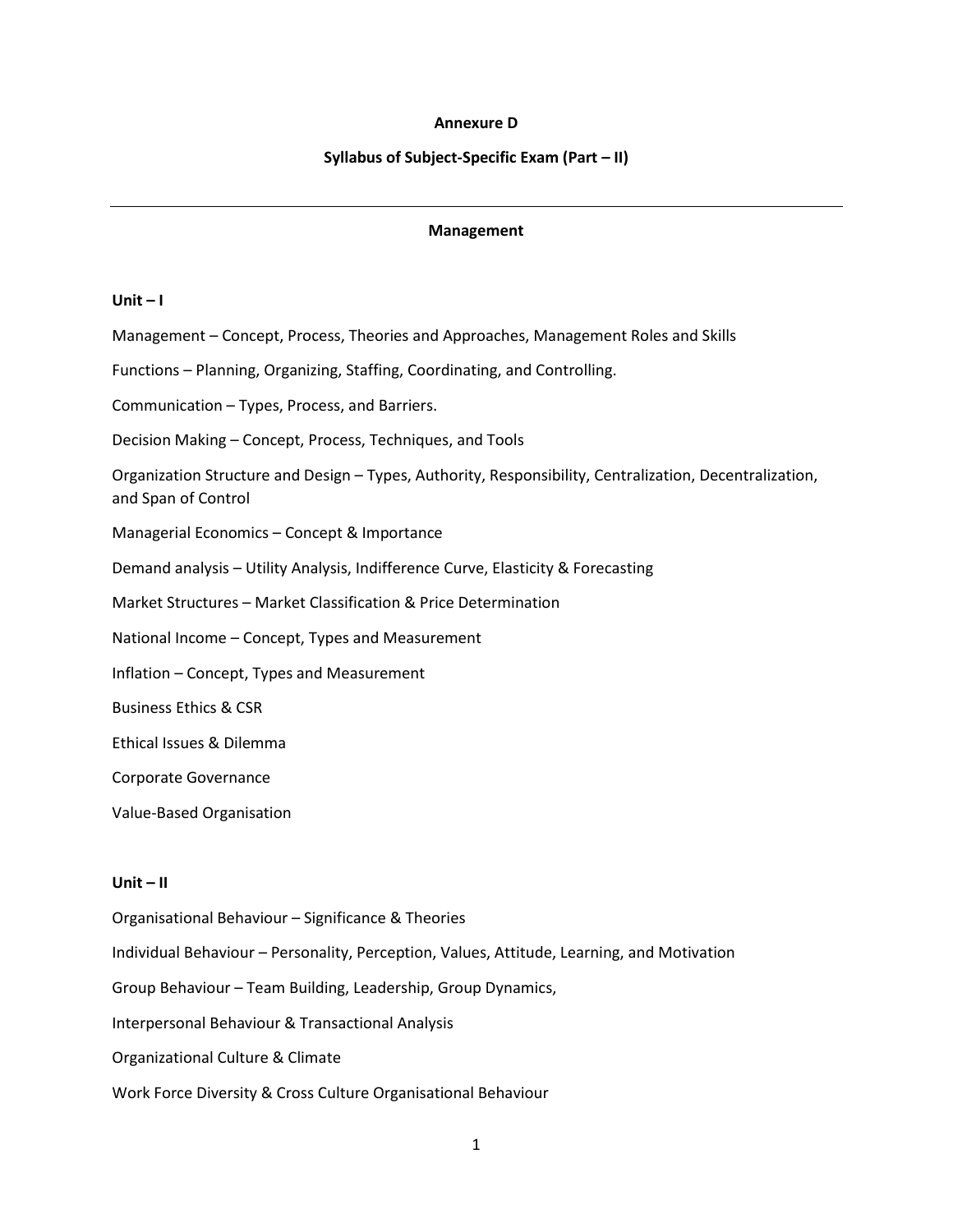Emotions and Stress Management Organisational Justice and Whistle Blowing Human Resource Management – Concept, Perspectives, Influences and Recent Trends Human Resource Planning, Recruitment and Selection, Induction, Training, and Development Job Analysis, Job Evaluation and Compensation Management

### **Unit – III**

Strategic Role of Human Resource Management Competency Mapping & Balanced Scoreboard Career Planning and Development Performance Management and Appraisal Organization Development, Change & OD Interventions Talent Management & Skill Development Employee Engagement & Work Life Balance Industrial Relations: Disputes & Grievance Management, Labour Welfare and Social Security Trade Union & Collective Bargaining International Human Resource Management – HR Challenge of International Business Green HRM

## **Unit– IV**

Accounting Principles and Standards, Preparation of Financial Statements Financial Statement Analysis – Ratio Analysis, Funds Flow and Cash Flow Analysis, DuPont Analysis Preparation of Cost Sheet, Marginal Costing, Cost Volume Profit Analysis Standard Costing & Variance Analysis Financial Management, Concept & Functions Capital Structure – Theories, Cost of Capital, Sources and Finance Budgeting and Budgetary Control, Types and Process, Zero base Budgeting Leverages – Operating, Financial and Combined Leverages, EBIT–EPS Analysis, Financial Breakeven Point & Indifference Level.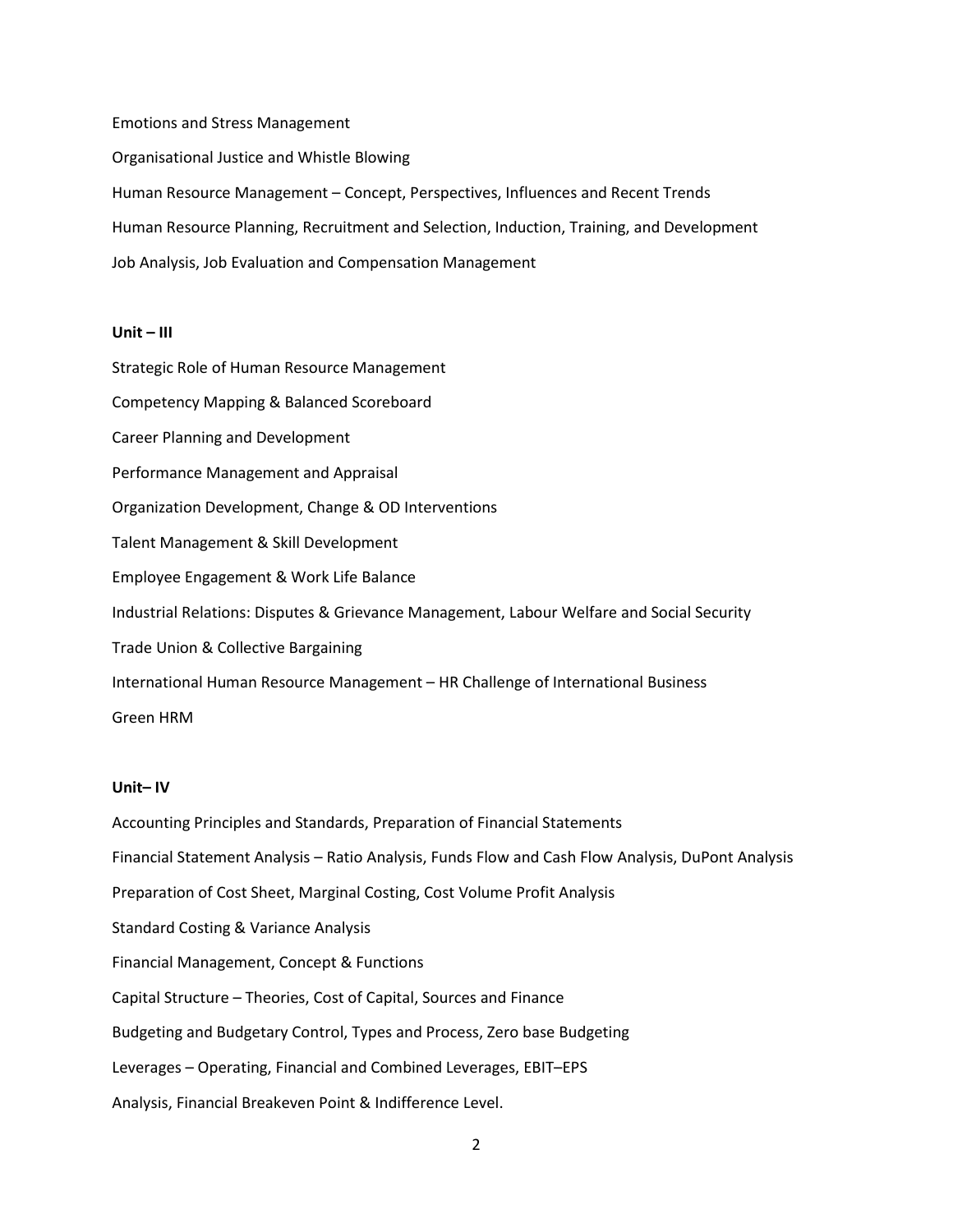# **Unit –V**

Value & Returns – Time Preference for Money, Valuation of Bonds and Shares, Risk and Returns;

Capital Budgeting – Nature of Investment, Evaluation, Comparison of Methods; Risk and Uncertainly Analysis

Dividend – Theories and Determination

Mergers and Acquisition – Corporate Restructuring, Value Creation, Merger Negotiations, Leveraged Buyouts, Takeover

Portfolio Management – CAPM, APT

Derivatives – Options, Option Payoffs, Option Pricing, Forward Contracts & Future Contracts

Working Capital Management – Determinants, Cash, Inventory, Receivables and Payables Management, **Factoring** 

International Financial Management, Foreign exchange market

# **Unit - VI**

Strategic Management – Concept, Process, Decision & Types

Strategic Analysis – External Analysis, PEST, Porter's Approach to industry analysis, Internal Analysis – Resource Based Approach, Value Chain Analysis

Strategy Formulation – SWOT Analysis, Corporate Strategy – Growth, Stability, Retrenchment, Integration and Diversification, Business Portfolio Analysis - BCG, GE Business Model, Ansoff's Product Market Growth Matrix

Strategy Implementation – Challenges of Change, Developing Programs, Mckinsey 7s Framework

Marketing – Concept, Orientation, Trends and Tasks, Customer Value and Satisfaction

Market Segmentation, Positioning and Targeting

Product and Pricing Decision – Product Mix, Product Life Cycle, New Product development, Pricing – Types and Strategies

Place and promotion decision – Marketing channels and value networks, VMS, IMC, Advertising and Sales promotion

# **Unit –VII**

Consumer and Industrial Buying Behaviour: Theories and Models of Consumer Behaviour

Brand Management – Role of Brands, Brand Equity, Equity Models, Developing a Branding Strategy; Brand Name Decisions, Brand Extensions and Loyalty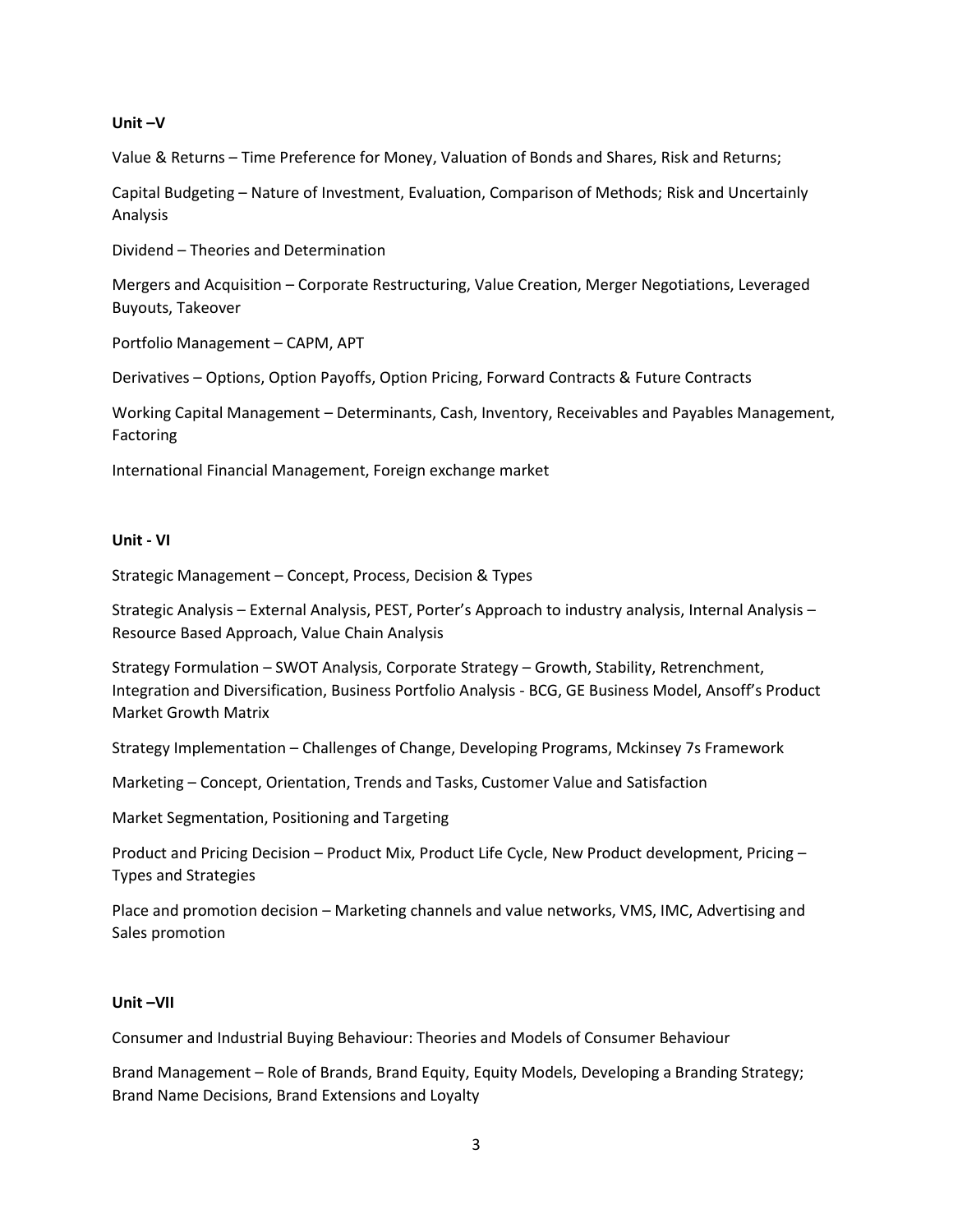Logistics and Supply Chain Management, Drivers, Value creation, Supply Chain Design, Designing and Managing Sales Force, Personal Selling Service Marketing – Managing Service Quality and Brands, Marketing Strategies of Service Firms Customer Relationship Marketing – Relationship Building, Strategies, Values and Process Retail Marketing – Recent Trends in India, Types of Retail Outlets. Emerging Trends in Marketing – Concept of e-Marketing, Direct Marketing, Digital Marketing and Green Marketing International Marketing – Entry Mode Decisions, Planning Marketing Mix for International Markets

## **Unit –VIII**

Statistics for Management: Concept, Measures Of Central Tendency and Dispersion, Probability Distribution – Binominal, Poison, Normal and Exponential Data Collection & Questionnaire Design Sampling – Concept, Process and Techniques Hypothesis Testing – Procedure; T, Z, F, Chi-square tests Correlation and Regression Analysis Operations Management – Role and Scope Facility Location and Layout – Site Selection and Analysis, Layout – Design and Process Enterprise Resource Planning – ERP Modules, ERP implementation Scheduling; Loading, Sequencing and Monitoring Quality Management and Statistical Quality Control, Quality Circles, Total Quality Management – KAIZEN, Benchmarking, Six Sigma; ISO 9000 Series Standards Operation Research – Transportation, Queuing Decision Theory, PERT / CPM

#### **Unit –IX**

International Business – Managing Business in Globalization Era; Theories of International Trade; Balance of payment

Foreign Direct Investment – Benefits and Costs

Multilateral regulation of Trade and Investment under WTO